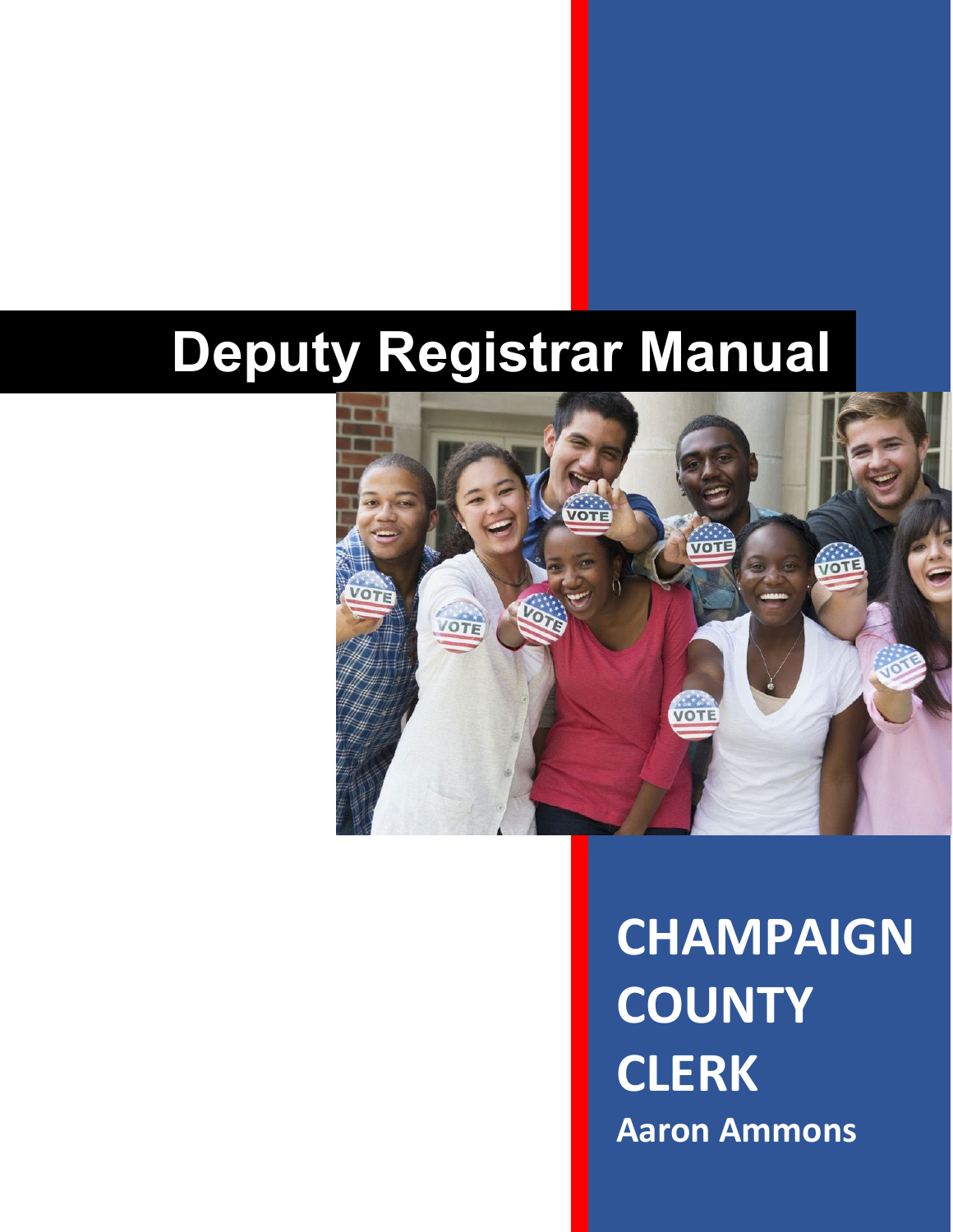

#### **Aaron Ammons Champaign County Clerk** Champaign County, Illinois

| 1776 East Washington Street           | Vital Records: | (217)384-3720     |
|---------------------------------------|----------------|-------------------|
| Urbana, IL 61802                      | Elections:     | (217)384-3724     |
| Email: mail@champaigncountyclerk.com  | Fax:           | (217) 384 - 1241  |
| Website: www.champaigncountyclerk.com | <b>TTY:</b>    | $(217)384 - 8601$ |

| ital Records: | $(217)384-37$   |
|---------------|-----------------|
| lections:     | $(217)384-37$   |
| ax:           | $(217)384-12$   |
| TY:           | $(217)384 - 86$ |

Dear Deputy Registrar,

Thank you for stepping forward to serve as a Deputy Registrar. Our democracy relies on the involvement of people like you.

The Clerk's office has carefully prepared the training you are about to participate in, please keep this manual handy, and make sure all your questions are answered before you leave today. We look forward to working with you to register voters in Champaign County.

If you have any questions or comments, please contact the County Clerk's office at 217-384- 3724 or elections@co.champaign.il.us.

Sincerely,

Aawn Ammors

Aaron Ammons Champaign County Clerk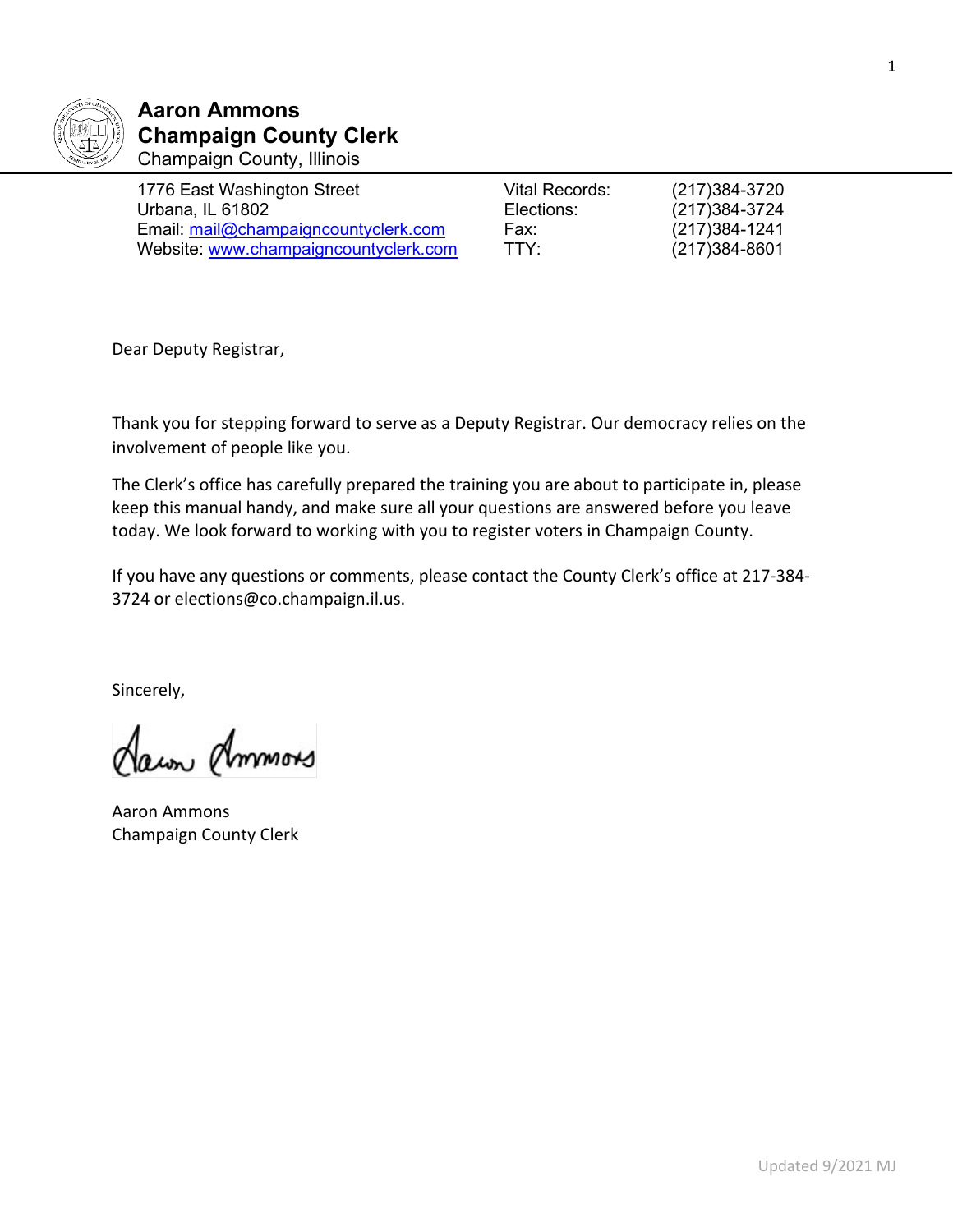### Contents

<span id="page-2-0"></span>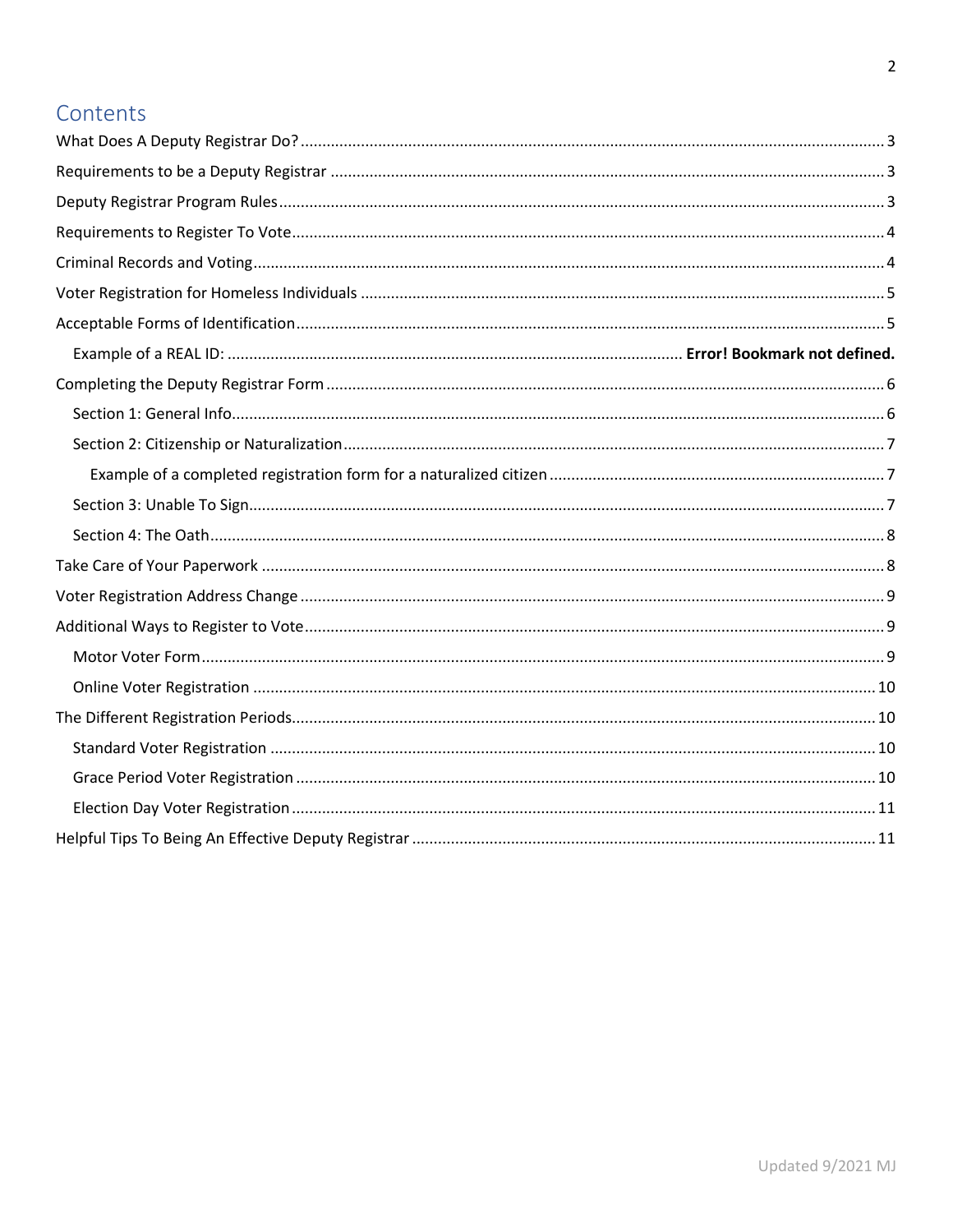## **What Does A Deputy Registrar Do?**

A Deputy Registrar registers voters and verifies at the time of registration their identity. Because the individual provides proper identification (ID) to complete this form, there is no ID requirement placed on their voter record. They will NOT be required to show ID when they vote the first time or requesting a Vote by Mail ballot. This allows individuals to vote in a more efficient manner and minimizes identity concerns for election judges.

## <span id="page-3-0"></span>**Requirements to be a Deputy Registrar**

- $\checkmark$  Registered to vote in Champaign County
- $\checkmark$  View the training video and pass the quiz provided by the Champaign County Clerk's Office
- $\checkmark$  Follow procedures outlined by the Clerk's office for the volunteer Deputy Registrar program

## <span id="page-3-1"></span>**Deputy Registrar Program Rules**

- $\rightarrow$  The position of Deputy Registrar is voluntary. Payment for this service is strictly prohibited.
- $\rightarrow$  Be very prompt in turning in completed materials so that they may be processed in our office in a timely manner.
	- $\circ$  A deputy registrar or organization coordinator must return completed registration forms to a Champaign County Clerk's office within seven days of the registration form being signed.
	- $\circ$  In the week prior to the close of registration, registrars and coordinators must return completed forms within 48 hours of their completion.
	- o ALL forms completed on the last day before the close of registration must be returned no later than the day after the close of registration.
- $\rightarrow$  Take care of your paperwork!
	- $\circ$  The two-part voter registration application is numbered. You will be issued 25 forms within a certain range. You are responsible for these forms. You must account for each form that is issued to you. If you make a mistake and must void a form, turn in the voided form with your completed registration materials.
- $\rightarrow$  Deputy Registrars may accept the registration of any qualified resident of the State of Illinois. The Champaign County Clerk's office will send the registration to the correct jurisdiction and they will follow up with the voter.
- $\rightarrow$  A deputy registrar may not accept voter registrations in any area where alcoholic beverages are served, sold or consumed, or register any person who is not legally qualified to register.
- $\rightarrow$  A deputy registrar is PROHIBITED from electioneering while registering voters as a deputy registrar.
	- $\circ$  Electioneering is activity expressing support for, or opposition to, candidates for public offices, referenda, or other questions of public policy. It includes wearing candidate, party or causerelated buttons, displaying posters or literature, verbal statements, and distributing such buttons, posters, or literature.
- $\rightarrow$  A deputy registrar may accept registrations at any time other than the 27 day period preceding an election.
	- o Voter Registration does not re-open until two days after an Election.
- $\rightarrow$  Does my deputy registrar commission expire?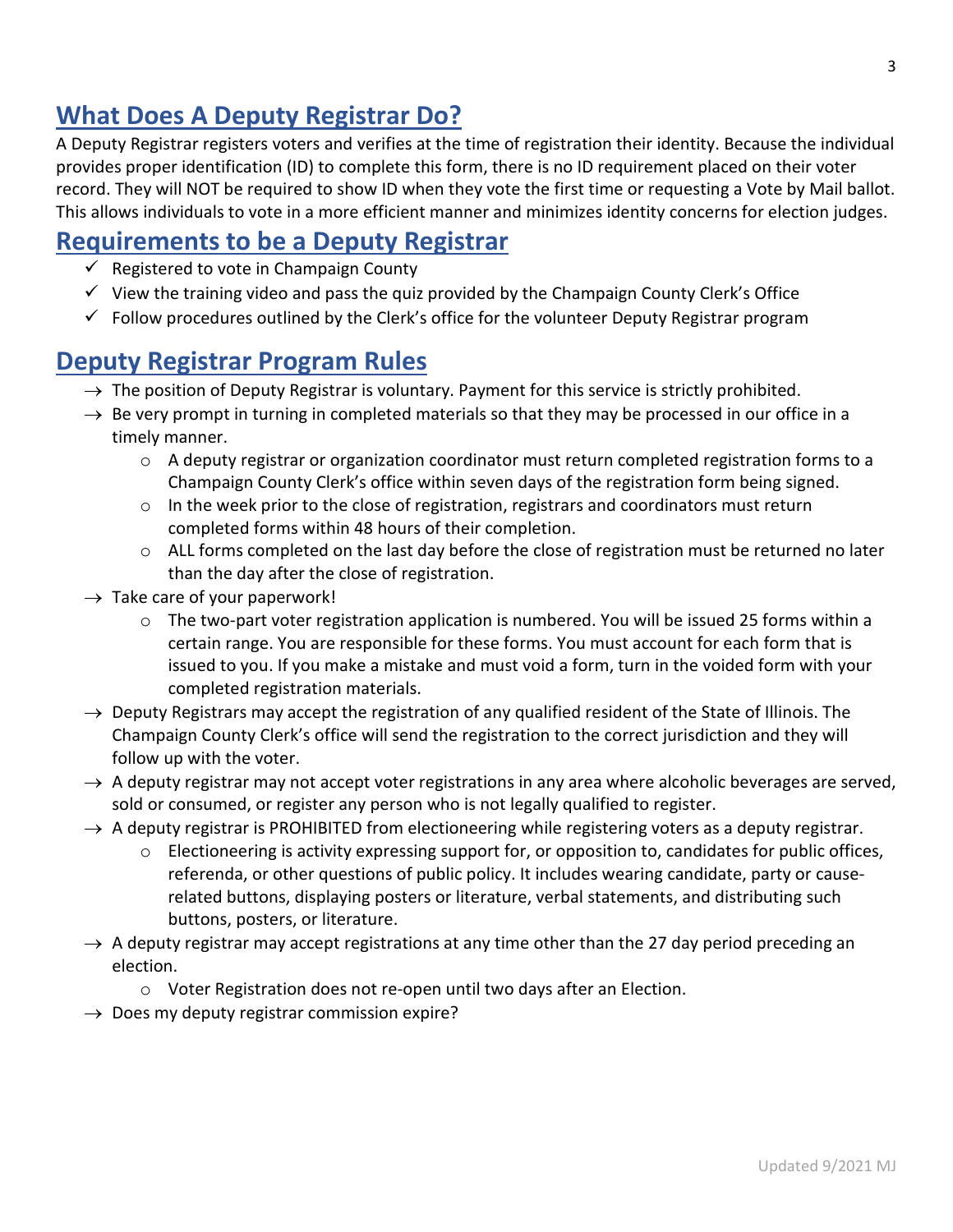- $\circ$  Once a deputy registrar is sworn in, his/her commission lasts until November 30th of the next even-numbered year. Once the commission expires, the deputy MUST complete and sign a new oath and return it to the County Clerk's office.
- $\rightarrow$  Failure to follow procedures outlined by the Champaign County Clerk's office for the volunteer deputy registrar program could prompt removal of the deputy registrar from the program.

*If you neglect to turn in completed materials, you will be responsible for disenfranchising an individual's voting rights.*

## <span id="page-4-0"></span>**Requirements to Register To Vote**

- $\checkmark$  Must be a United States (US) Citizen
	- o There is no waiting period once a person becomes a citizen.
	- o United States citizenship is usually acquired by birth when a child is born in the U.S. states. This includes the District of Columbia, Guam, Puerto Rico, the Northern Mariana Islands (after 1986) and U.S. Virgin Islands.
		- Residents of American Samoa are *US Nationals* but not US Citizens.
	- $\circ$  Citizenship is also acquired by a child born of at least one US parent outside the United States or through naturalization.
	- o Naturalization is the legal act or process by which US citizenship is granted to a foreign citizen or national after they fulfill the requirements established by Congress in the Immigration and Nationality Act (INA).
- Must be 18 years of age ON or BEFORE the date of the NEXT **GENERAL** ELECTION or 17 years of age to vote in a Primary Election if the individual will be 18 ON or BEFORE the date of the General Election
- $\checkmark$  Must have been a resident of the precinct at least 30 days prior to Election Day
- $\checkmark$  Display two pieces of identification
	- o Both pieces of identification must include the individual's name
	- o One piece must include the individual's current address
		- A list of valid forms of identification will follow later in the manual.

## <span id="page-4-1"></span>**Criminal Records and Voting**

Having a criminal record does not automatically prevent someone from voting. Only individuals who have been sentenced (in state or federal court) AND are currently serving that sentence are prohibited from voting. If the individual is on parole or probation they may register to vote.

→ Confinement or detention in a jail **PENDING** acquittal or conviction of a crime **DOES NOT DISQUALIFY AN INDIVIDUAL** from registering to vote and voting.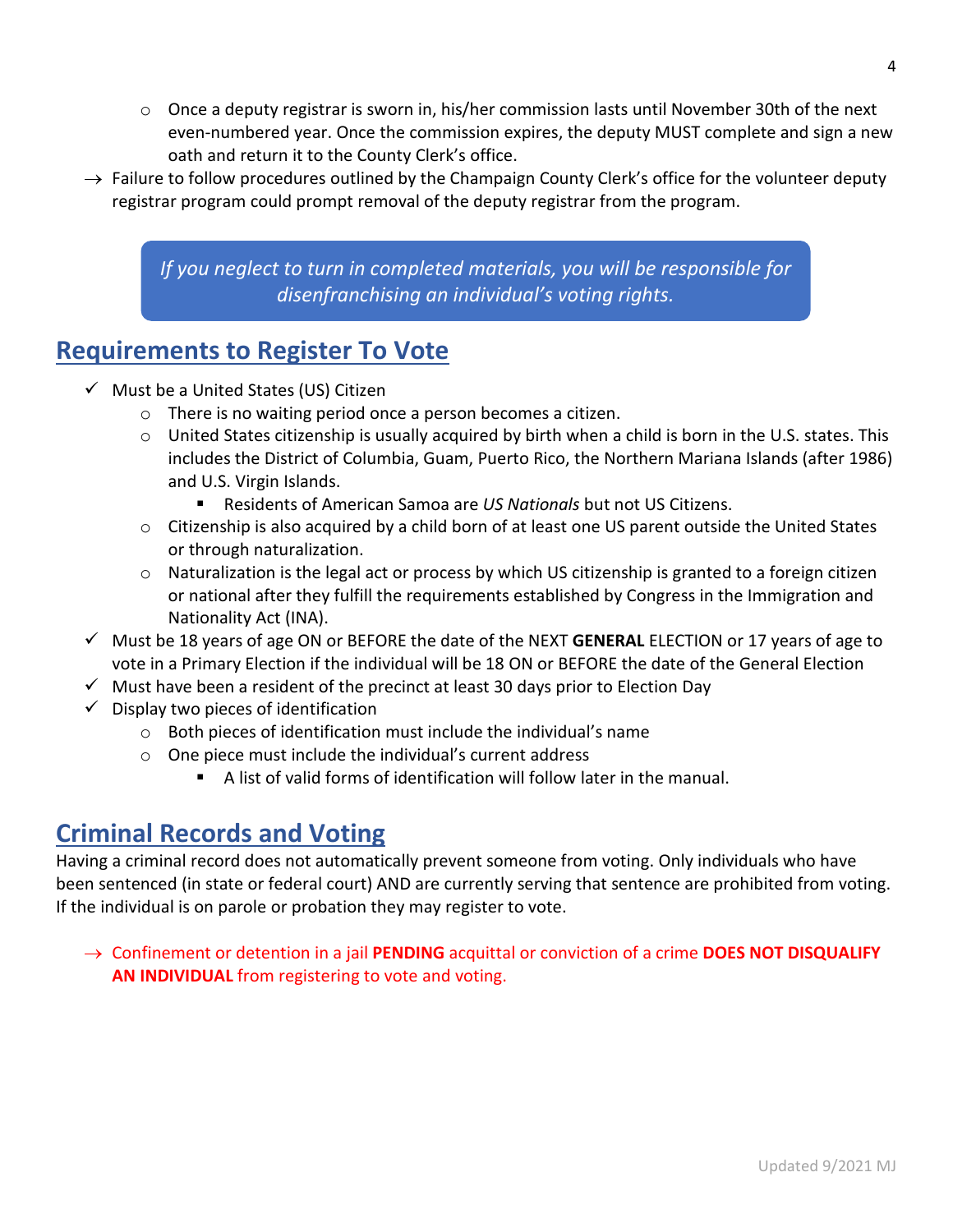## <span id="page-5-0"></span>**Voter Registration for Homeless Individuals**

A homeless individual must have a mailing address in order to be eligible to register to vote. A mailing address shall constitute a homeless individual's residence for voting purposes. A mailing address of a homeless individual may include, but is not limited to, a shelter, a day shelter, or a private residence.

A homeless individual may register to vote using the following addresses. These nontraditional residences allow for voter information forms to be sent to their address.

Cunningham Township Supervisor's Office, 205 W Green St, Urbana, IL 61801 Daily Bread Soup Kitchen, 116 N First St, Champaign, IL 61820 CU at Home, 70 E Washington St, Champaign, IL 61820 A Woman's Place, 1304 E Main St, Urbana, IL 61802 Courage Connection, 508 E Church St, Champaign, IL 61820 Merci's Refuge, 209 Wilbur Ave, Champaign, IL 61822

## <span id="page-5-1"></span>**Acceptable Forms of Identification**

Two forms of identification, both with the individual's name and at least one showing the individual's current residence address are needed when registering an individual to vote. They may provide electronic proof of any document which provides proof of residence.

One piece of identification should have a photo:

- $\rightarrow$  Illinois Driver's License
	- o Real ID Illinois driver's licenses and state ID forms that comply with Real ID, the strict federal security requirements.
	- o A star denotes a new Real ID Act-compliant driver's license or state ID.
- $\rightarrow$  Passport or Military ID
- $\rightarrow$  Driver's License or State ID card
	- $\circ$  A driver's license or state ID from another state is acceptable if it is current.
- $\rightarrow$  College/University/School/Work ID
- $\rightarrow$  Vehicle registration card
- $\rightarrow$  Lease, mortgage or deed to home
- $\rightarrow$  Credit or debit card
- $\rightarrow$  Social Security, Medicare or Medicaid card
- $\rightarrow$  Insurance card
- $\rightarrow$  Civic, union or professional membership card
- $\rightarrow$  LINK/Public Aid/Department of Human Services card
- $\rightarrow$  Illinois FOID card

The second piece of identification should verify their address.

- $\rightarrow$  Utility Bill Iin Applicant's Name
- $\rightarrow$  Current Lease
- $\rightarrow$  Current Bank Statement
- $\rightarrow$  Current Paycheck
- <span id="page-5-2"></span> $\rightarrow$  Receipt for Online Purchase with a Delivery Address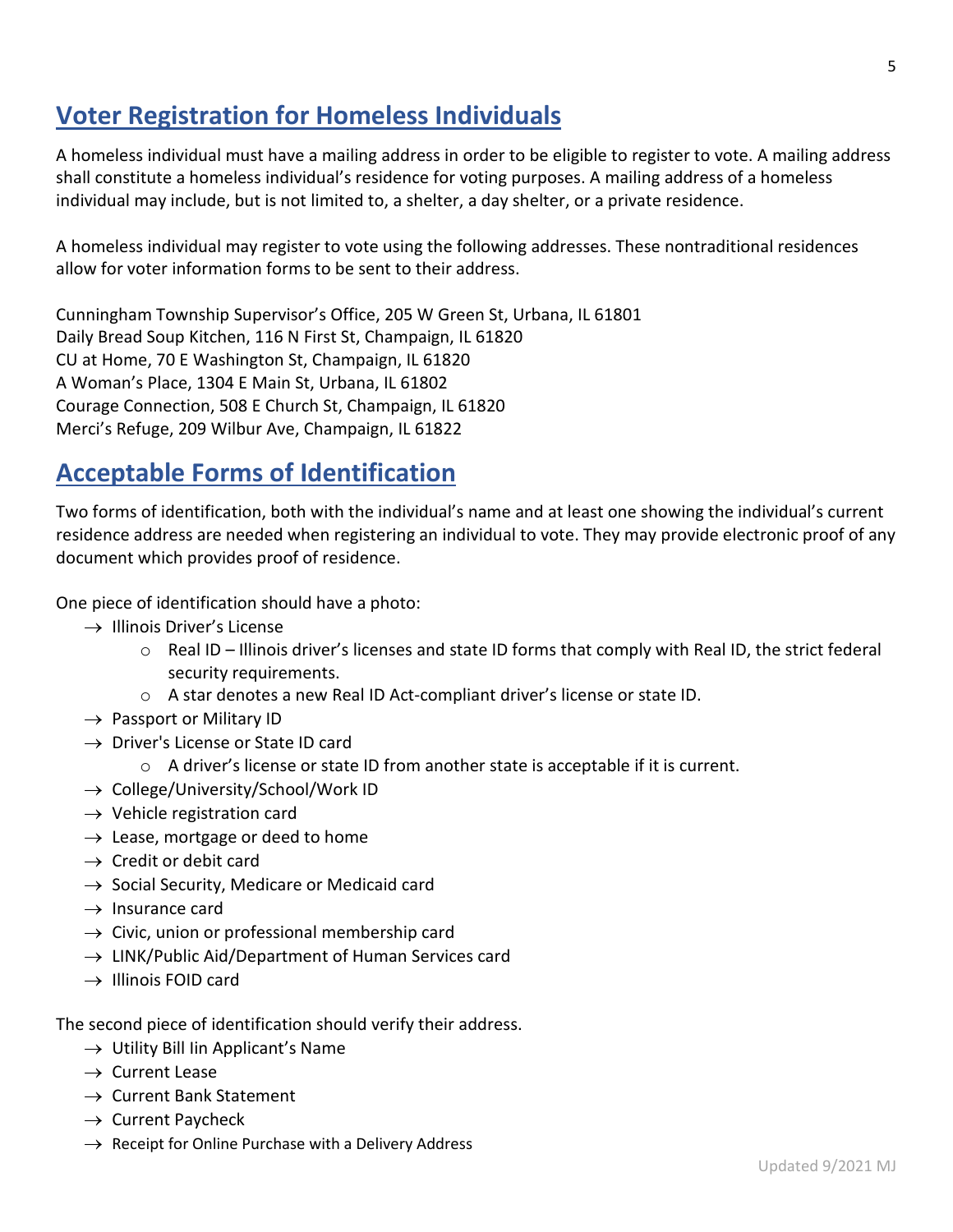## **Completing the Deputy Registrar Form**

- $\checkmark$  As the deputy registrar, you complete the form.
- $\checkmark$  Use a black ink pen and press firmly.
- $\checkmark$  Write legibly in block letters!
- $\checkmark$  Do not issue a voter number or precinct.
- $\checkmark$  Individuals changing their name must re-register to vote providing the appropriate identification with their new name.

#### <span id="page-6-0"></span>Section 1: General Info

Section 1 MUST be completed for all applicants. This section is for general information, like name, address, telephone number and email address.

- Print the applicant's name.
	- Including last name, first name and middle initial (if the person uses a middle initial) of the applicant.
	- Circle "Sr." or "Jr." when applicable.
	- If the voter uses "III" or "IV," print it on the application.
- Print the applicant's telephone number in the space provided.
	- Make sure to include the area code.
- Print the applicant's full address.
	- Including house number, direction, street, apartment number (if any), the city or village, and zip code.
		- Always ask about an apartment or unit number.
	- If it's a student living in a dorm, try to include the dorm name.
	- Individuals can only register at residential addresses, business and po boxes are not valid addresses for voter registration.
	- Rural addresses should include house number and county road direction: 450 County Rd 900E
	- The form includes a Mailing Address line if the individual would like to receive their form at a different address, but they must have a home address that they verify with you to register.
- Print the Illinois driver's license number, state ID number, or the last four digits of the applicant's social security number in the box marked "Illinois Driver's License Number."
	- Accept the last four digits of the social security number IF AND ONLY IF the applicant does not have either the driver's license or state ID number.
	- The registration cannot be processed without one of these three types of identification numbers.
- Print the applicant's date of birth.
	- Use two digits for the month and two digits for the day
	- Use four digits for the year.
- Place of Birth. If outside the United States provide further information in Section 2 below.
- Sex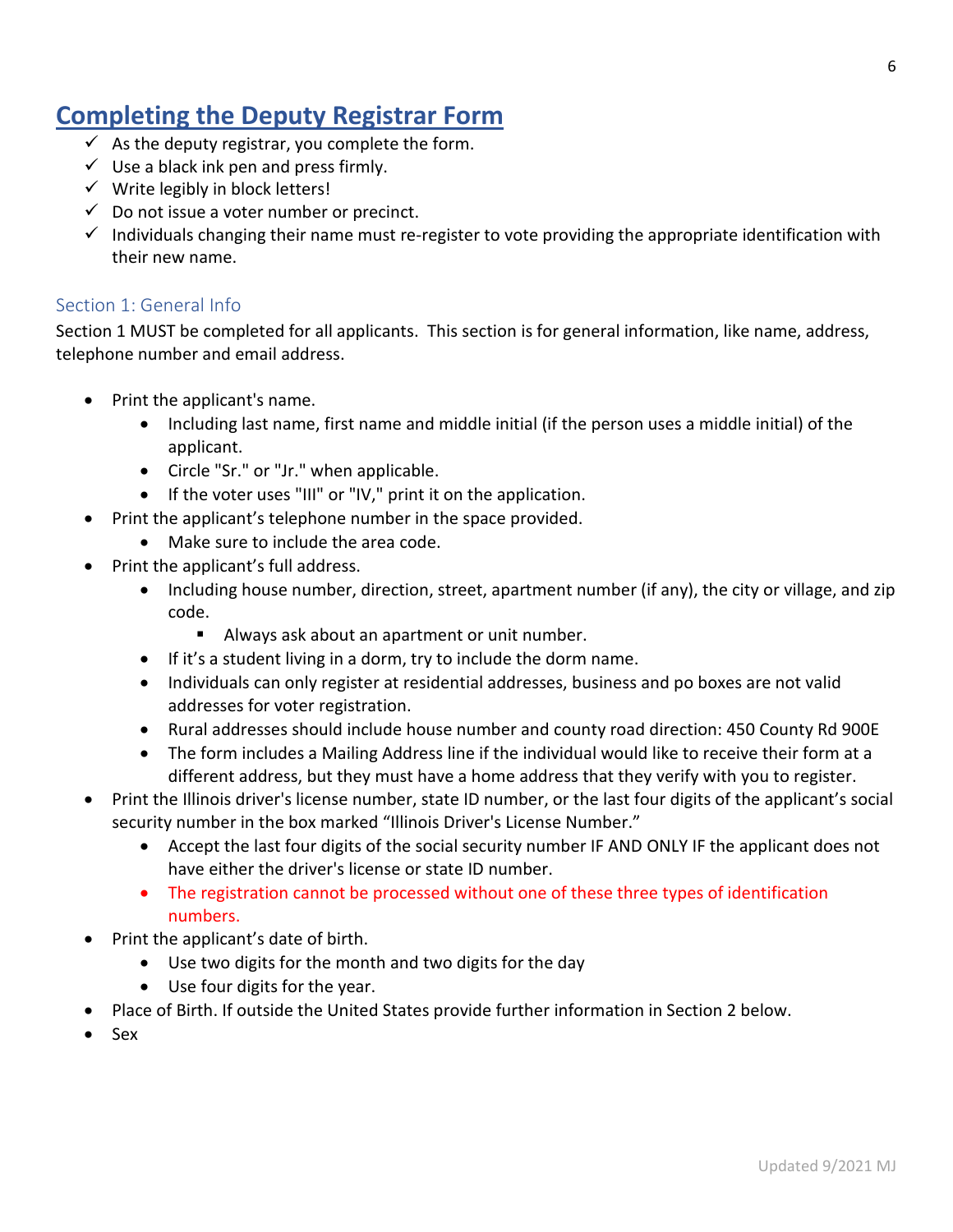- Male and Female are the only legal choices currently.
- The voter can indicate which they identify with and you may use that to complete the form. It does not need to match their identification.
- Email Address
	- Not required but the Clerk's office uses it to keep the voter informed of important dates. The Clerk's office does not release email addresses.
- Prior Registration
	- Address
		- **If the applicant has previously been registered, write the previous address.**
	- Name (If Changed)
		- If the applicant is re-registering because of a name change, print the previous name in the area marked "Name (If Changed)"

#### <span id="page-7-0"></span>Section 2: Citizenship or Naturalization

*If the individual needs to update their address within Champaign County, DO NOT use the Deputy Registrar form, use the Change of Address form.*

Only needed if the voter was born outside of the United States.

- Citizenship: Indicate whether the applicant was born of U.S. parents or was naturalized.
	- o If born of U.S. parents, proceed to Section 4.
	- $\circ$  If the applicant was naturalized:
		- Indicate whether the applicant has his or her own naturalization papers or derived citizenship under his or her parents' papers.
		- The sections requesting court, city, state and date of naturalization must be completed.
			- The date may be a month and year. If the individual cannot remember the month, the year will suffice.
		- If an applicant does not have specific citizenship information available at the time of registration, do not refuse the registration. Just leave that box blank.
		- **Make sure you have the telephone** number of the applicant.
		- The Clerk's staff will contact him or her to complete the registration process.

Example of a completed registration form for a naturalized

| oe<br>Street Address or County For No.<br>Annivoo<br>Kedgreen<br>234<br>PO Box<br>Maling Address:<br>ر<br>360<br>Date of Illetts<br>23169<br>Prior Registration: | Jack<br>LevAstNo.<br>298<br>$\overline{a}$<br>Z <sub>0</sub><br>City or Village<br>$t^{\infty}$<br>7692<br>Place of Birth, (State or Country)<br>orea<br>Address.                                                                                                                                                                                                                                                                                                          | City or Vilage<br>Ford & Digital O<br>L Driver's Lion<br>El mail Address<br>$\sim$ $\sim$<br>Name of Changed? |
|------------------------------------------------------------------------------------------------------------------------------------------------------------------|----------------------------------------------------------------------------------------------------------------------------------------------------------------------------------------------------------------------------------------------------------------------------------------------------------------------------------------------------------------------------------------------------------------------------------------------------------------------------|---------------------------------------------------------------------------------------------------------------|
| - USE BLACK BALL PORT PE<br>If born outside the United<br>States, complete this section:                                                                         | It Nu Lyanged<br><b>Coversité</b><br>Coun<br>Rom of U.S. Perent<br>Foderal<br>Naturalized                                                                                                                                                                                                                                                                                                                                                                                  | <b>Presents Papers C</b><br>Con his on D<br>Date<br>Stote<br>2289<br>eoria                                    |
| If unable to sign name<br>complete this section:                                                                                                                 | Heide<br><b>Mother's Fina Nama</b><br>Father's First Name<br>Distinguishing Marks                                                                                                                                                                                                                                                                                                                                                                                          | Reason for Installity To Sign<br>Color of Even<br>Payvical Disability O<br>Deeprice<br>Unable to Write D      |
| Subscribed and sworn to before my on<br>Signifize of Registration Officer                                                                                        | STATE OF ILLINGIS, COUNTY OF CHAWPAIGN. I hardly swear (or affirm) that I am a ottern of<br>the United States: that on the date of the next election I shall have rosided in the State of Finois and<br>in the election precinct in article I reside 30 cays and that I letterd that this location shell be my<br>permanent residence; that I am fully qualified to vote and that the above eleterrents are true.<br>ingert months (thu, write)<br><b>CHAMPAIGN COUNTY</b> | This is my signature or mark in the box below.                                                                |

#### <span id="page-7-1"></span>Section 3: Unable To Sign

Section 3 MUST be completed if an applicant is unable to sign his or her name on the registration form.

• The information needed to complete Section 3 includes: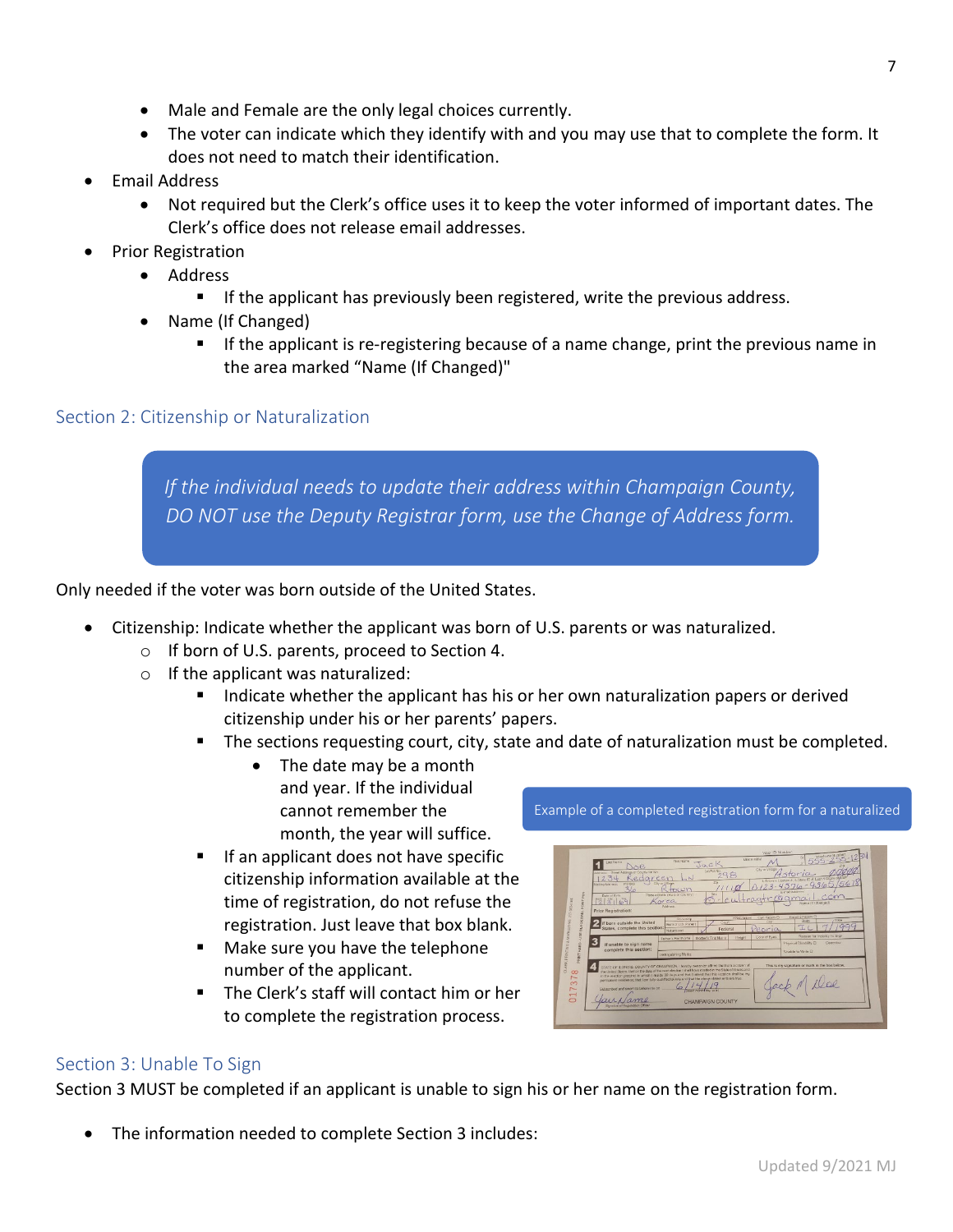Updated 9/2021 MJ

- o Father's first name
- o Mother's first name
- o Height of the applicant
- o The applicant's color of eyes
- o The reason for the inability to sign his/her name.
- Please describe in the "Distinguishing Marks" box any physical characteristics that will help identify the applicant.
	- o Examples:
		- Visible tattoo
		- A large mole
- They MUST make their mark in the signature box. Acceptable marks include an X, a squiggly line, or a signature stamp.

#### <span id="page-8-0"></span>Section 4: The Oath

All applicants MUST complete Section 4 as their final step in registration.

- Enter the date of the registration and sign on the line provided for "Registration Officer" on the lefthand side.
- TAMA

Example of completed form with a voter's mark, not signature.

- The applicant must sign his or her name after taking the oath as it is stated on the registration form, printed above the signature line in Section 4.
	- $\circ$  "Taking the oath" means you review the statement with them. You don't need to read it word for word but make sure they know what they are committing to.
	- o They must sign with the same name as listed in Section 1.
	- o If the applicant cannot sign, and Section 3 has been completed, the applicant must make his or her mark on the line.
	- Issue the green receipt to the applicant and explain to them that they should receive a voter information card within 7-10 days of the registration.

#### <span id="page-8-1"></span>**Take Care of Your Paperwork**

After you complete the forms, give the green one to the voter and keep the white one. Return completed registration forms to the Clerk's office.

Please follow these date specific guidelines to return your paperwork:

- $\circ$  Return completed registration forms to a Champaign County Clerk's office within 5 business days of the registration form being signed.
- o In the week prior to the close of registration, return completed forms within 48 hours of their completion.
- o ALL forms completed on the last day before the close of registration must be returned no later than the day after the close of registration.

Standard office hours are 8 AM-4:30 PM, Monday-Friday, opening at 9 AM the second Wednesday of the month. Closed all major holidays.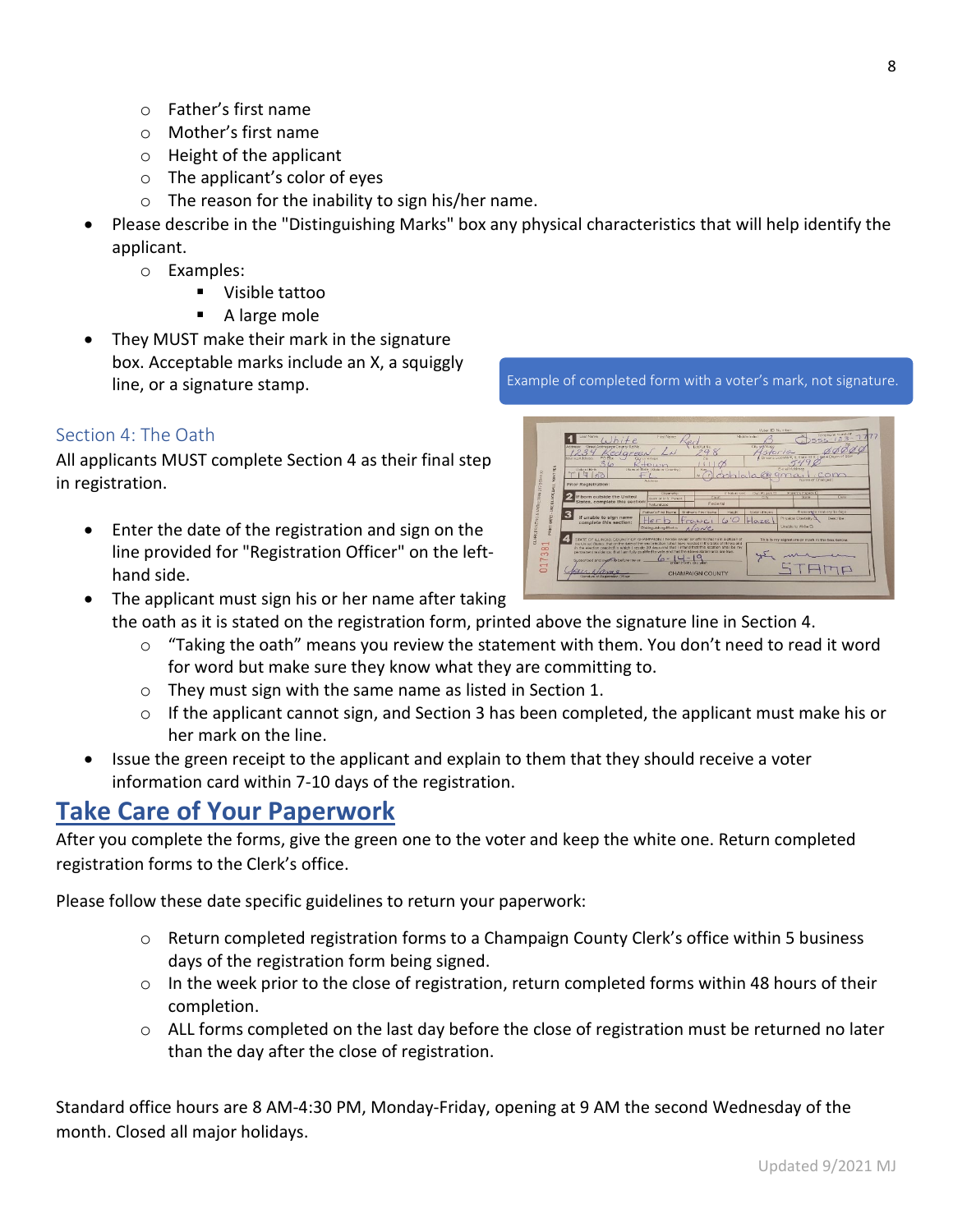Champaign County Clerk 1776 E Washington St Urbana, IL 61801

## <span id="page-9-0"></span>**Voter Registration Address Change**

If the individual is currently registered to vote in Champaign County and wants to change their address WITHIN Champaign County, they may complete the Change of Address form, fill out and sign the back of their voter's ID form, Provide the office with a signed letter stating new address, or re-register. They are not required to re-register to vote or provide ID. However, if an individual has changed their name, they MUST RE-REGISTER.

It is NOT considered an "Address Change" when an individual declares they are changing their address to a jurisdiction outside of Champaign County. The individual

**CHAMPAIGN COUNTY CLERK, AARON AMMONS** CHANGE OF ADDRESS FOR VOTERS REGISTERED IN CHAMPAIGN COUNTY

Do not complete this form unless you are now a registered voter in Champaign County. This form must be returned to the Country Cierk's office at least 28 days prior to the next election to be valid. PLEASE PRINT CLEARLY!<br>Return to Champaign County Cierk's office at least 28 days prior to the next election to be valid. PLEAS

I, the undersigned, request that my voter registration address be changed.

| Last four digits of Social Security Number ______________ Phone Number ____________________________ |
|-----------------------------------------------------------------------------------------------------|
|                                                                                                     |
|                                                                                                     |
|                                                                                                     |
|                                                                                                     |

MUST register to vote in their new election jurisdiction. DO NOT use the Change of Address form to register an individual to vote.

## <span id="page-9-1"></span>**Additional Ways to Register to Vote**

#### <span id="page-9-2"></span>Motor Voter Form

- This form is valid during the standard voter registration time period.
- Individuals can complete and mail to the Clerk's office themselves.
- The motor voter form does require proof of identity at time of registration or at the time of voting.
	- $\circ$  The Clerk's office attempts to verify identity at time of receiving the application but depending on when that is in the election cycle, the voter may have to show ID at the polling location.
- If the voter chooses to register on the motor voter form there is no difference on what the voter can vote on, they will receive a full ballot specific to their precinct as all others.
- For use when:
	- o The voter does not have ID
	- o You are out of deputy registrar forms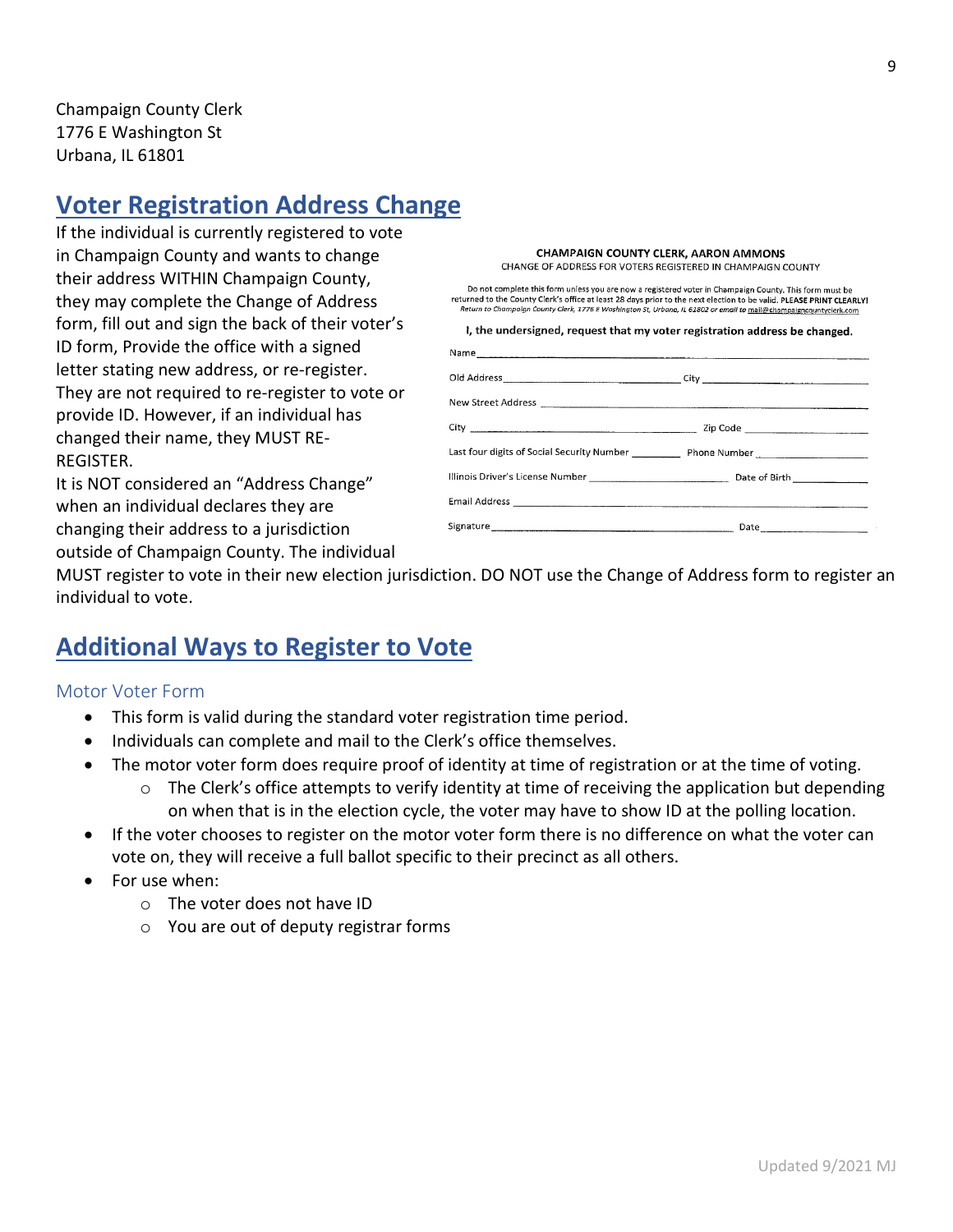#### <span id="page-10-0"></span>Online Voter Registration

An individual may register to vote or update their existing voter registration information by visiting [https://ova.elections.il.gov/.](https://ova.elections.il.gov/) Online voter registration is available during the standard voter registration time period.

To use this option, an individual must provide:

- 1) Full Illinois driver's license or State ID form number
- 2) Last four digits of their Social Security number
- 3) Date the Illinois driver's license or state identification form was issued

If the individual cannot provide a full Illinois driver's license or State ID number and they answer NO to the question when presented, the website will re-direct them to the Manual Voter Registration Form. They can complete the information on the page, print the form, sign and mail to our office.

*www.ChampaignCountyClerk.com*

## <span id="page-10-1"></span>**The Different Registration Periods**

The most important part: it is almost impossible to miss your opportunity to register and vote in Illinois.

#### <span id="page-10-2"></span>Standard Voter Registration

- o Standard Voter Registration includes:
	- o Deputy Registrar registrations
	- o Motor Voter registration
	- o Online Voter registration
- o Standard Voter Registration starts 2 days after the election and goes until 27 days before the next election.
- $\circ$  Once standard voter registration has "closed", which is also the close of registration by deputy registrars, Grace Period Voter Registration begins and goes through Election Day.

#### <span id="page-10-3"></span>Grace Period Voter Registration

- o Also referred to as "same day registration," meaning the voter registers and votes in the same exchange.
	- $\circ$  Registration requirements are the same as standard voter registration.
- o Grace Period Registration starts the day after online voter registration closes and is available through Election Day.

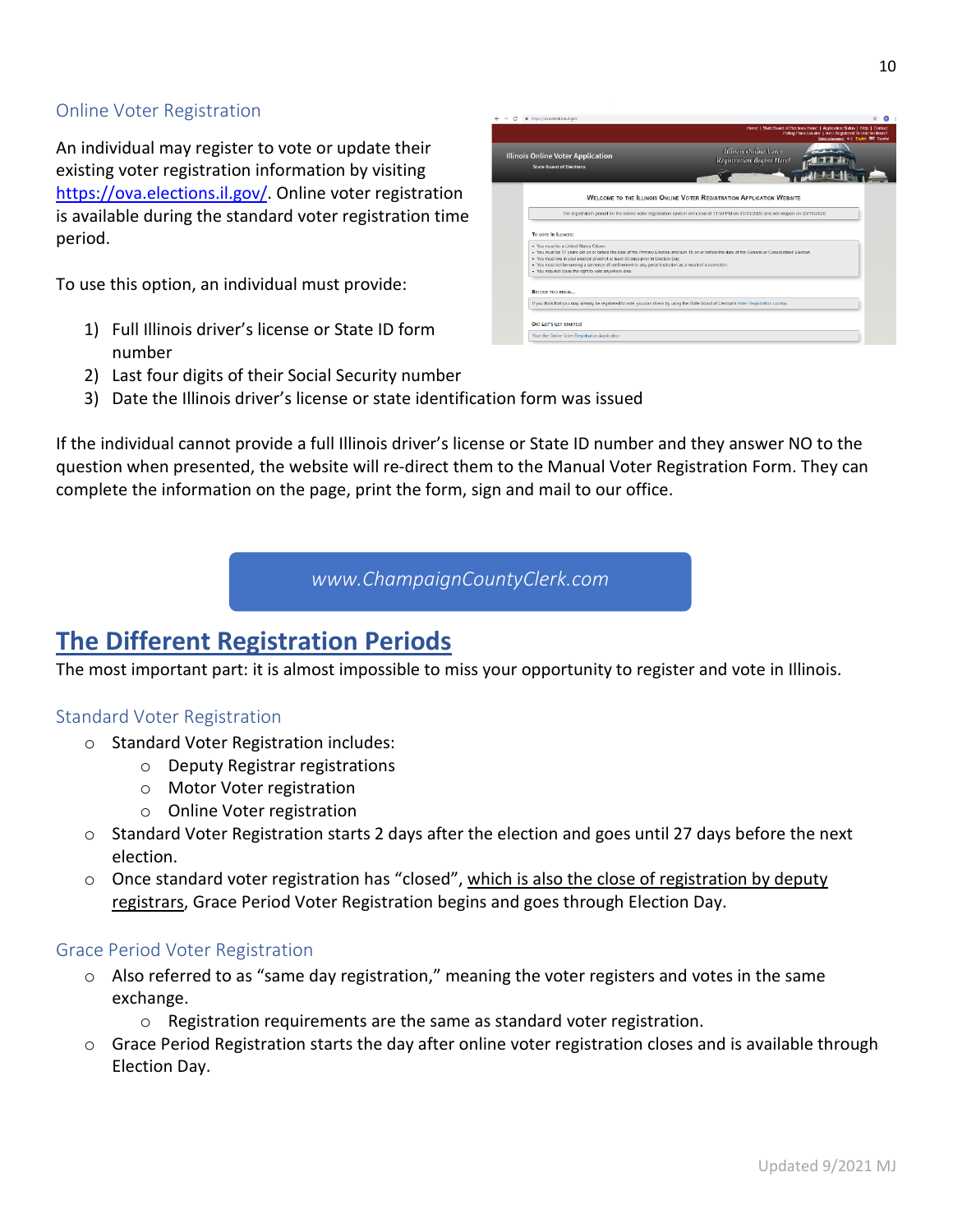#### <span id="page-11-0"></span>Election Day Voter Registration

- o Grace Period Voting is in effect on Election Day. Any eligible voter can go to a universal polling location, the County Clerk's office, or their precinct and register and vote on Election Day.
- $\circ$  Registration requirements are the same as standard voter registration.

## <span id="page-11-1"></span>**Helpful Tips To Being An Effective Deputy Registrar**

- $\rightarrow$  Nobody knows you're a deputy registrar unless you tell them.
	- o Most people will not register to vote unless they're asked.
	- o **Updating someone's registration address is just as important.** This will be a big part of the work you do.
- $\rightarrow$  Call a few friends tonight while what you've learned is fresh in your mind.
	- $\circ$  Ask if they and others in their household are registered at their current address.
	- $\circ$  If not, make an appointment to drop by and sign them up.
	- o Tomorrow at work, do the same.
	- $\circ$  You may be surprised to find that many of them haven't taken care of this basic responsibility of citizenship.
- $\rightarrow$  When registering people in a public place, here are some important tips to remember:
	- $\circ$  Always look people in the eye and quickly ask, "Are you registered to vote at your current address?"
	- o Eye contact is essential because people in public places automatically screen out strangers, including silent ones sitting at registrar tables.
	- $\circ$  If you don't speak up, they will pass you by.
- $\rightarrow$  Check with your church, your workplace and/or any union, community or civic organization to which you belong.
	- $\circ$  Any meeting, picnic or lunch break could be a registration opportunity. Take advantage of any public gathering.
- $\rightarrow$  Always ask permission of the store manager or organizer of a meeting or event before you set up your site
- $\rightarrow$  If you are planning a registration drive, please alert the Clerk's Office so we are prepared for a higher volume of registrations.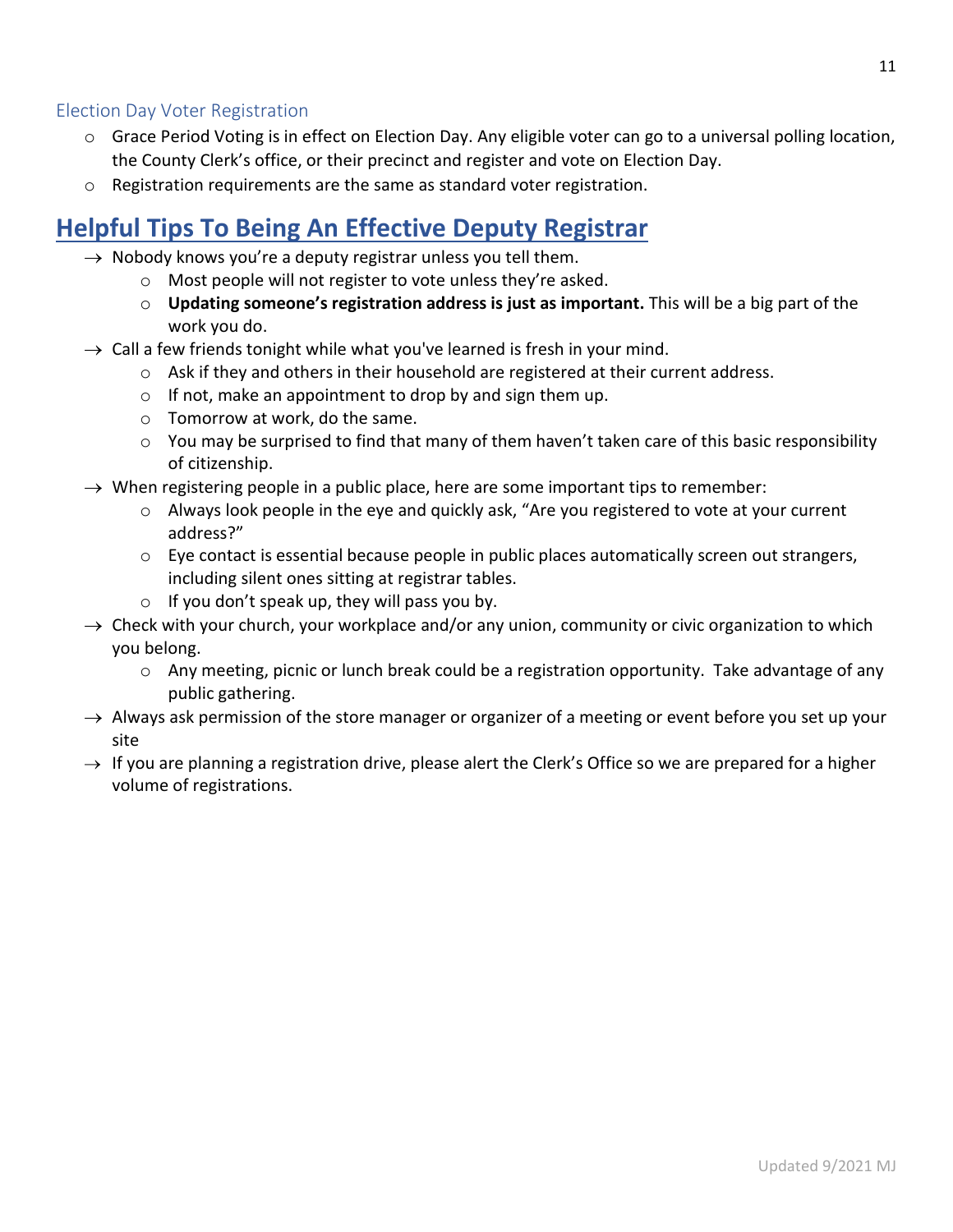## Can this person register to vote in Champaign County?